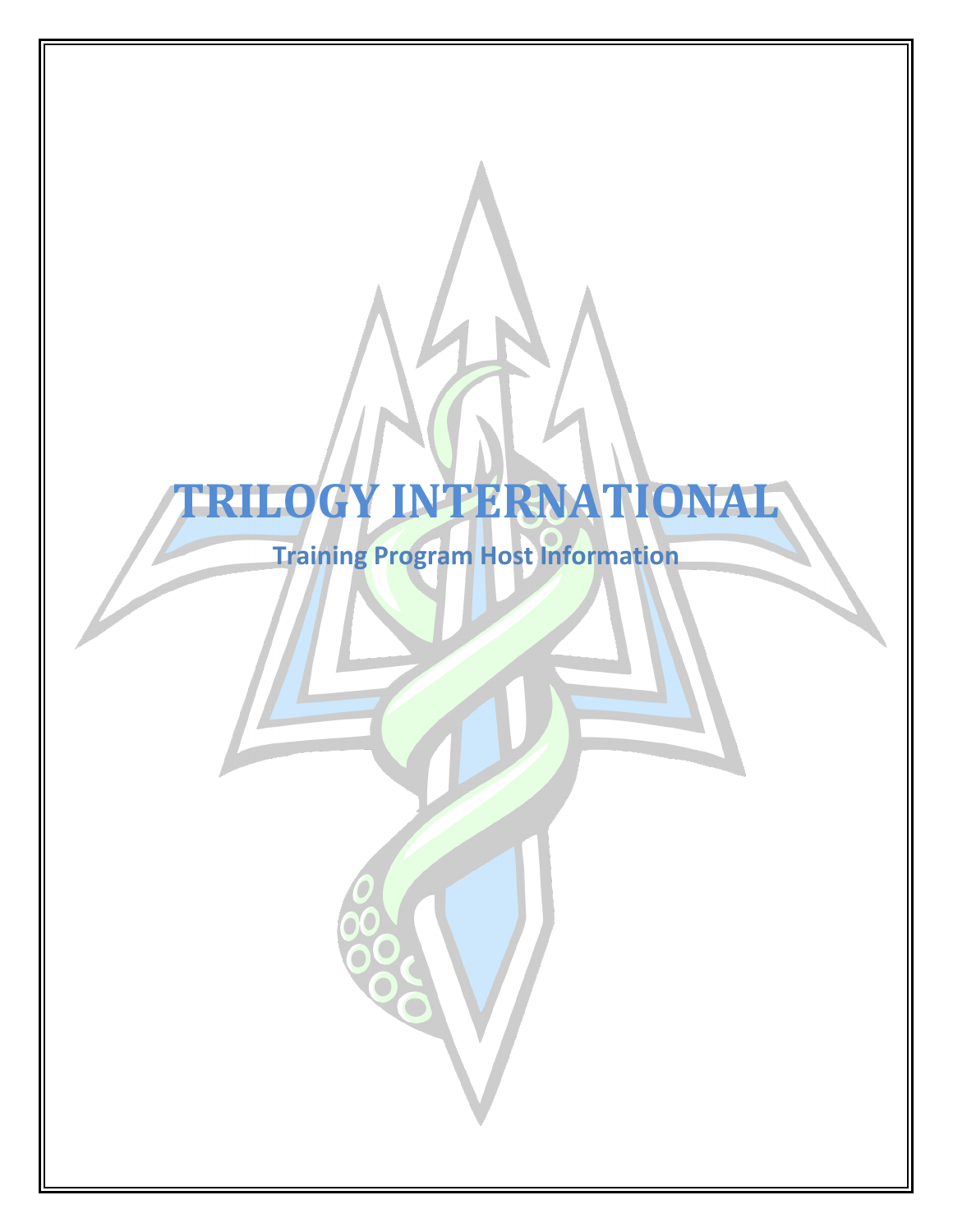#### **GENERAL HOSTING INFORMATION**

Trilogy International programs have been developed to provide much needed training in emergency medicine. These programs are open to Public Safety Agencies and Civilian Agencies/Groups. Training can be conducted at even the most modest of classroom and training facilities. Trilogy International provides training in Tactical Medicine, Range Medicine, Diving Medicine, and Scuba Diving at the Provider (student) level. Instructor training is available in Tactical Medicine and Range Medicine.

Assuming one's classroom and training facilities are suitable, our training programs can be conducted at any facility at no cost whatsoever to the hosting organization. We provide the training staff, manuals, program materials and training equipment and supplies.

#### **OPEN ENROLLMENT SCHOOLS**

The most common type of school we conduct, an "*Open Enrollment*" school is one in which a host agency or organization has agreed to provide the use of their classroom and training facility for an openly advertised school. Open enrollment schools are typically scheduled 3 months out for advertising purposes and to permit interested s t u d e n ts s u f f i c i e n t time to complete the registration process.

# **CLASS SIZE**

The optimal class size for an "*Open Enrollment*" school is approximately 24 – 30. Class sizes are dictated by the hosting agency's classroom limitations to ensure a safe and effective school. Maximum class sizes set will always include the host's complimentary seats.

#### **HOST COMPENSATION**

As compensation for the use of their facilities hosting agencies or organizations are provided with complimentary seats in the class. The host is provided two (2) complimentary seats per class. In addition, hosting agencies may purchase additional seats at the discounted rate.

## **STUDENT TUITION PAYMENTS & OTHER FEE'S**

Course tuition to attend any "*Open Enrollment*" school is determined by Trilogy International per student and will be collected by Trilogy at the time of registration. To maximize attendance, we may offer multiple seat discounts for departments/agencies sending multiple personnel. This discount policy is set by Trilogy International. This discount allows an agency to send multiple personnel for training at a reduced student price.

# **CANCELLATION POLICY**

Trilogy makes every effort to avoid cancelling scheduled training programs whenever possible. We realize natural disasters, low enrollment numbers and other unforeseen events may require the cancelling of a program from time to time. For this reason any "*Open Enrollment*" school is considered to be an "*At Will*" agreement that may be cancelled by Trilogy and/or the host at any time. Trilogy assumes no responsibility for any expenses incurred by any student applicant or hosting agency, other than the refund of course tuition, in the event a training program is cancelled by either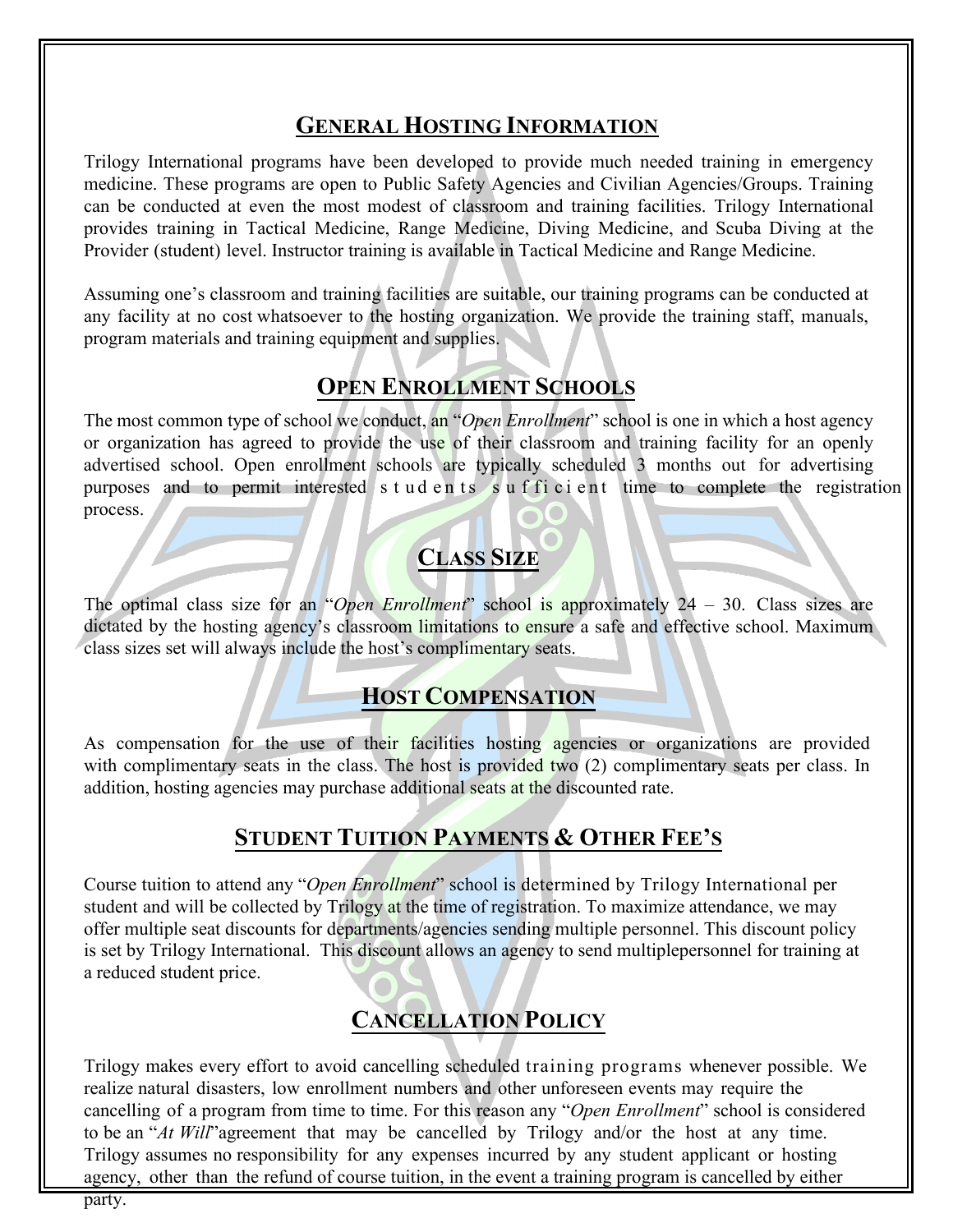Approximately 2 weeks prior to scheduled training dates Trilogy will review student registration numbers and reserves the right to cancel said training program for lack of student registrations.

## **CLOSED ENROLLMENT SCHOOLS**

A "*Closed Enrollment*" Training Program is one which a host agency or organization has contracted a flat fee with Trilogy to conduct a program for a specific group of eligible students, (usually their own agency personnel). This type of program is not advertised openly and is, in general, not open to outside persons. Closed enrollment programs can typically be scheduled with less lead time, many times in as little as 4 weeks depending on the host location. Trilogy will conduct "*Closed Enrollment*" training programs within the continental U.S. and Internationally.

#### **HOSTING REQUEST PROCEDURE**

To host Training Programs please complete the 2-page "*Host Request Form*" at the end of this section. It is best to select dates at least 3 months out to allow for adequate advertising time. If you have questions about the training or scheduling of dates, please contact Trilogy International at 813-567-1099 or at [training@trilogyhse.com.](mailto:training@trilogyhse.com)

Please complete all sections, print clearly and include complete addresses with zip codes as information on this form will be used for the shipping of materials and as well as be provided to all registered students.

Send your completed "*Host Request Form*" to:

#### **TRILOGY INTERNATIONAL**

*[training@trilogyhse.com](mailto:training@trilogyhse.com)* 866-847-9802 FAX

Once received, reviewed and approved, your program will be assigned to a staff member who will be your program liaison and be responsible for the registration of attendees. You will also receive email confirmation from the Training Department confirming your program and dates.

Your assigned Program Liason will be responsible for taking the information you've provided in your "*Host Request Form*" and creating a "*Program Announcement*" and "*Student Information Packet*" that will have your classroom and training facility information incorporated into it. You will be emailed a master copy of this document for you to photocopy and distribute within your local area. All registered students willalso receive a copy of this.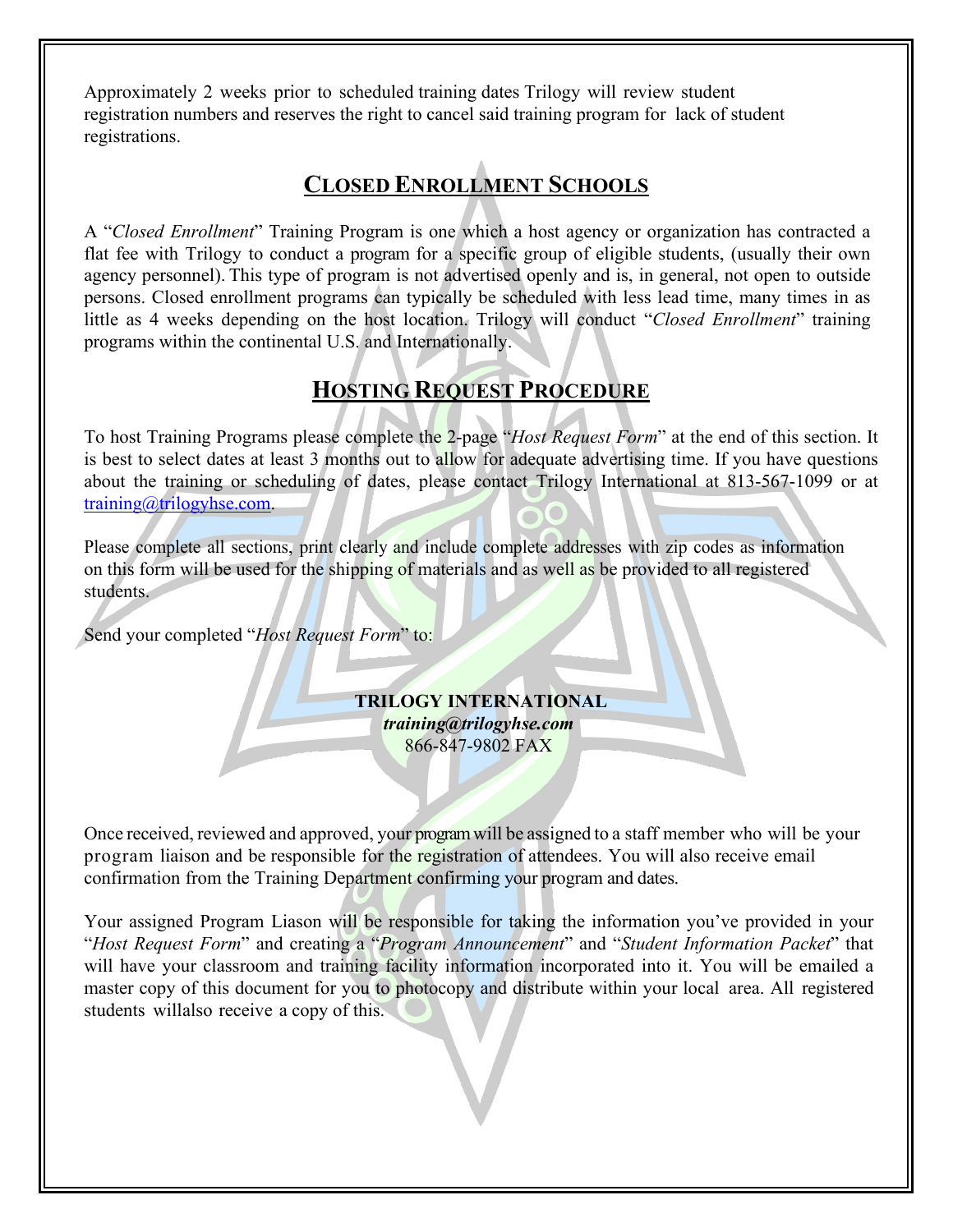### **Program Responsibilities**

#### **TRILOGY AGREES TO BE RESPONSIBLE FOR:**

- Nationally advertising your program on the Trilogy website and within various outside related websites and via social media. ("*Open Enrollment*" schools only);
- Handling all aspects of student registration to include processing of tuition payments;
- Providing Trilogy Staff Instructors for the Training Program;
- Creating and disseminating school announcements and student information packets to any prospective student(s);
- Providing all manuals, handouts and related materials
- Providing course completion certificates at the end of the week to all students successfully completing the training program.

#### **The hosting agency agrees to the following:**

- Providing a liaison person to be present throughout the training program and who will serve as the local contact point for students and Trilogy Staff prior to and during the program. If possible, the host liaison should be available to meet with the Trilogy Staff for an hour or two on the day prior to the start of the program to facilitate classroomset up. The host liaison should also be available to assist Trilogy Staff with any other reasonable requests as necessary.
- Regionally advertising the school by sending out "*Training Opportunity Notifications*" via fax, email or social media networks, (as permitted), to local area agencies, trainers and/or other interested parties and provide "*School Announcements*" and/or "*Student Information Packets*" as requested to any eligible individuals inquiring.
- Receiving, confirming receipt and securely storing of all Trilogy training materials shipped to your facility from Trilogy and other outside vendors;
- Arranging for all training materials to be available to Trilogy Staff on the day prior the start of the school;
- Assist, as needed, in the return shipping of materials back to Trilogy Staff at the conclusion of the school, (*Note: All shipping costs will be incurred by Trilogy International.)*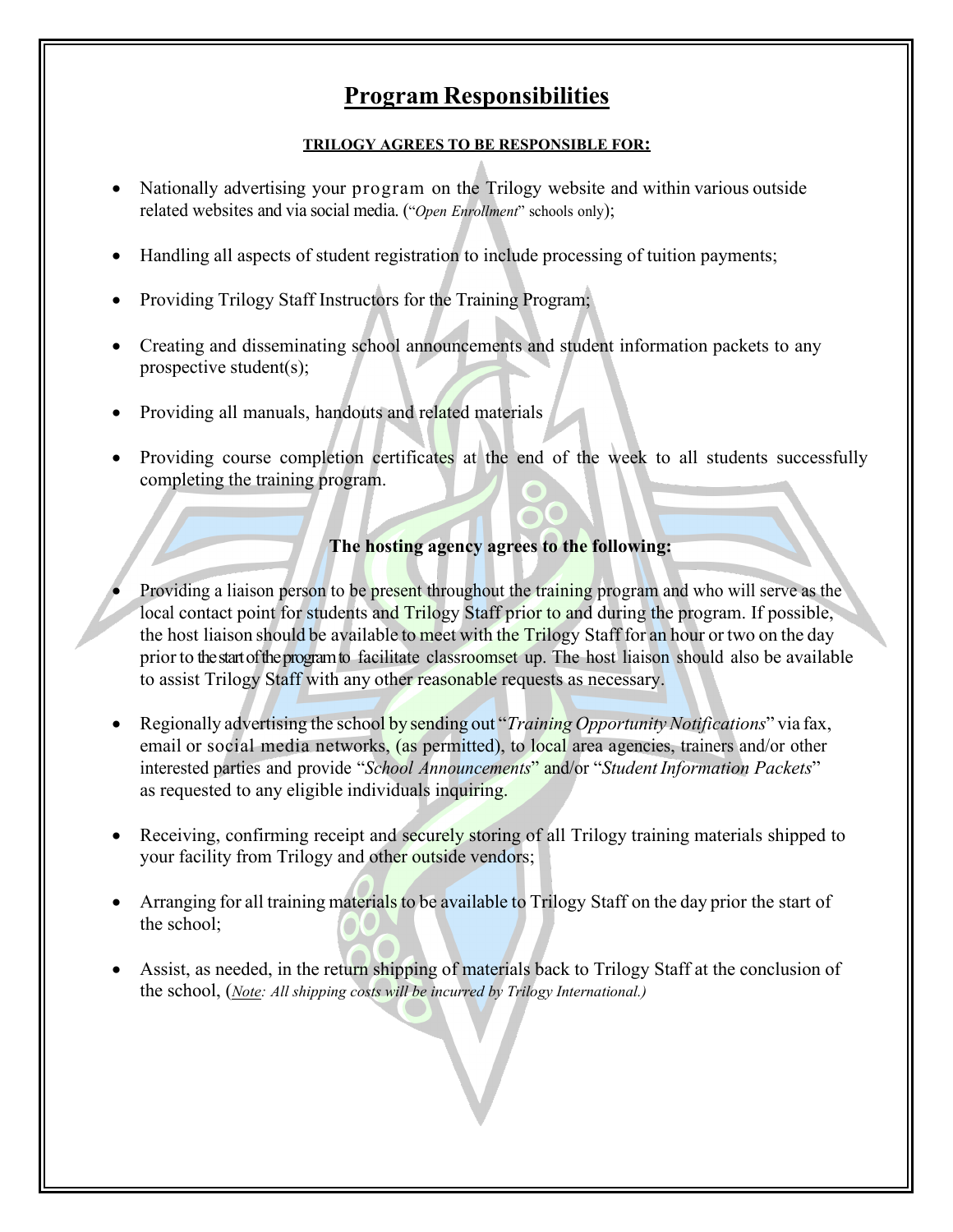### **CLASSROOM REQUIREMENTS AND EQUIPMENT**

A convenient, secure and comfortable classroom, protected from the elements is the key to providing students with an environment conducive to learning. The following are our minimum classroom requirements:

- A climate controlled classroom with sufficient chairs and desks/tables large enough to comfortably accommodate the class and is capable of being secured is required.
- **It is necessary for the classroom to be reserved for the exclusive use of the Trilogy International for the duration of this training as weather and other environmental factors may require changes to the daily schedule.**
- Chalkboard or dry-erase board with chalk and/or markers.
- LCD/Projector/Flat Screen Displays for academic presentations.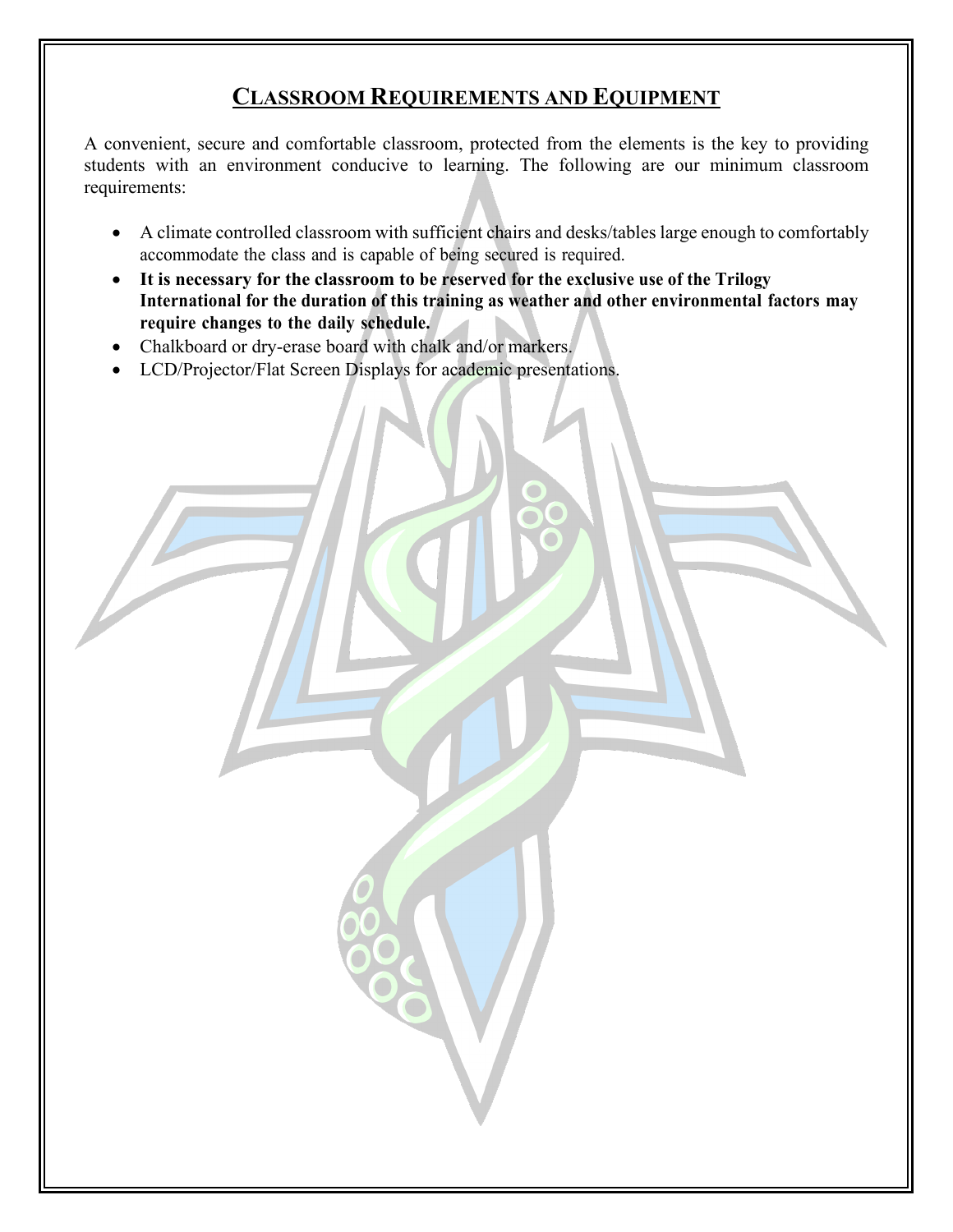

# **TRILOGY INTERNATIONAL** HOST REQUEST FORM

| <b>TRAINING PROGRAM REQUESTED</b>                                                                                                                                                                                                                                                                                                                                           | <b>OPEN/CLOSED</b>                 | <b>DATES REQUESTED</b> |  |
|-----------------------------------------------------------------------------------------------------------------------------------------------------------------------------------------------------------------------------------------------------------------------------------------------------------------------------------------------------------------------------|------------------------------------|------------------------|--|
|                                                                                                                                                                                                                                                                                                                                                                             | $\Box / \Box$                      |                        |  |
|                                                                                                                                                                                                                                                                                                                                                                             | $\Box$                             |                        |  |
|                                                                                                                                                                                                                                                                                                                                                                             | $\Box$                             |                        |  |
|                                                                                                                                                                                                                                                                                                                                                                             | $\Box / \Box$                      |                        |  |
|                                                                                                                                                                                                                                                                                                                                                                             |                                    |                        |  |
|                                                                                                                                                                                                                                                                                                                                                                             |                                    |                        |  |
| HOST COORDINATOR'S NAME:                                                                                                                                                                                                                                                                                                                                                    |                                    |                        |  |
|                                                                                                                                                                                                                                                                                                                                                                             | (Please include rank and/or title) |                        |  |
| WORK PHONE #: $FAX #:$                                                                                                                                                                                                                                                                                                                                                      |                                    |                        |  |
| $\text{EMAIL:}\n \begin{picture}(100,100) \put(0,0){\vector(1,0){100}} \put(0,0){\vector(1,0){100}} \put(0,0){\vector(1,0){100}} \put(0,0){\vector(1,0){100}} \put(0,0){\vector(1,0){100}} \put(0,0){\vector(1,0){100}} \put(0,0){\vector(1,0){100}} \put(0,0){\vector(1,0){100}} \put(0,0){\vector(1,0){100}} \put(0,0){\vector(1,0){100}} \put(0,0){\vector(1,0){100}} \$ |                                    |                        |  |
|                                                                                                                                                                                                                                                                                                                                                                             |                                    |                        |  |
| <b>CLASSROOM INFORMATION</b>                                                                                                                                                                                                                                                                                                                                                |                                    |                        |  |
| <b>ADDRESS:</b>                                                                                                                                                                                                                                                                                                                                                             |                                    |                        |  |
| Is the classroom able to be secured during and after class each day?                                                                                                                                                                                                                                                                                                        |                                    | YES / NO               |  |
| Classroom seating max #: _________________# of Desks:                                                                                                                                                                                                                                                                                                                       |                                    |                        |  |
| Is the classroom reserved exclusively for Trilogy during this week?                                                                                                                                                                                                                                                                                                         |                                    | YES / NO               |  |

*I certify I have read the current Trilogy Host Guide, I fully understand the requirements for hosting TRAINING, and I can and will comply with all requirements & responsibilities.*

| <b>Print Name</b>          | <b>Signature</b> |                       | Date |  |
|----------------------------|------------------|-----------------------|------|--|
| <b>FOR OFFICE USE ONLY</b> |                  |                       |      |  |
| Date request received:     | By:              | Attendance capped at: | By:  |  |
| Date school Scheduled:     | $\mathbf{By:}$   |                       |      |  |